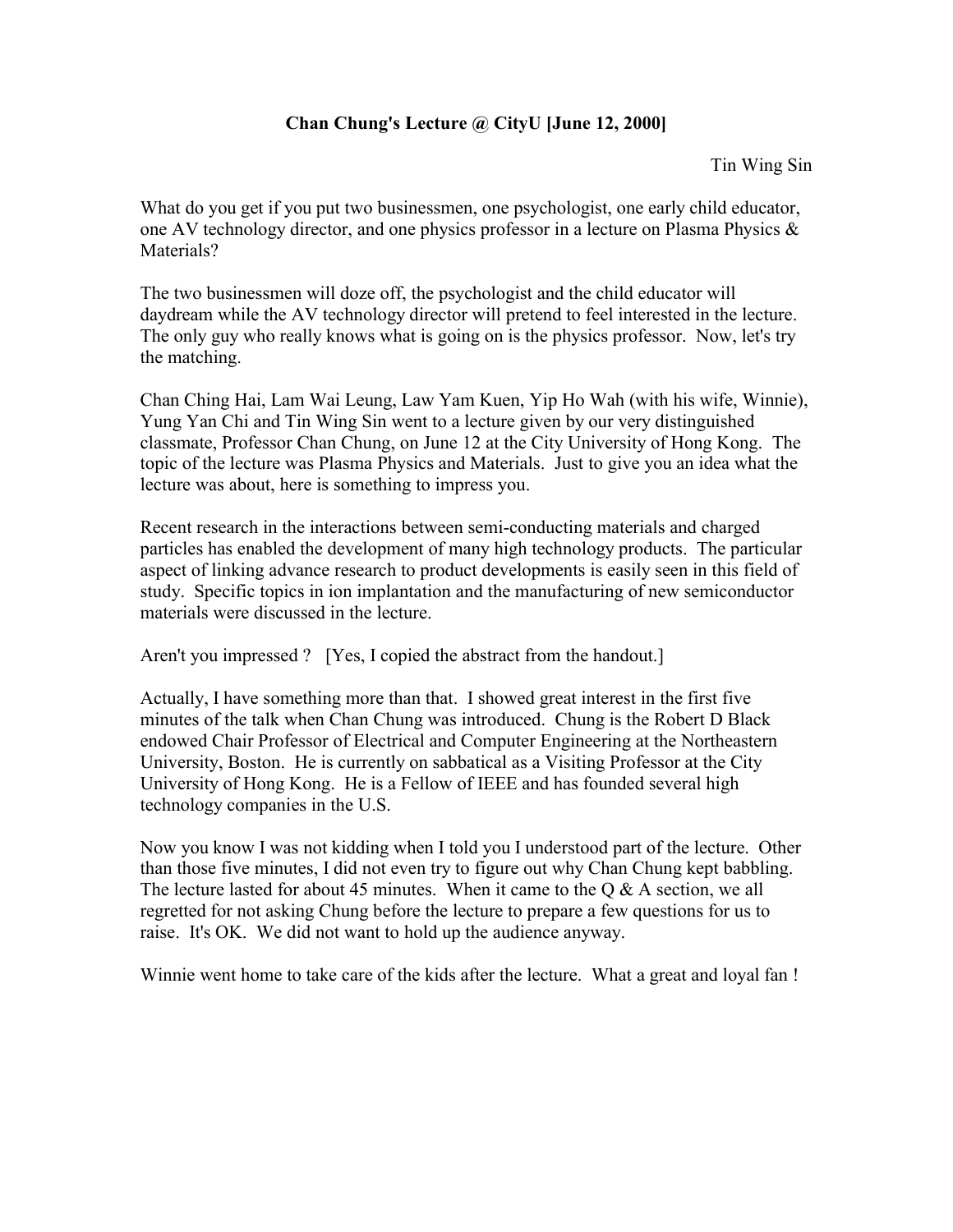

[from Left: Wing Sin, Yam Kuen, Chung, Yan Chi, Ho Wah, Ching Hai, Wai Lueng]

Au Chun Sang, Ho Chi Ming, Lau Kwok Kwong and Lee Jee Yin joined us for dinner at the Staff Chinese Restaurant of the CityU. We stuffed ourselves with Dung-Gua ["Winter Melon"] Chung, Steamed Shrimps, Sliced Skin Duck, .... [Now you can tell I don't know much about food either.]



We had casual talks on almost everything but a major part was on the education of Hong Kong. Do you guys see how intellectual and serious we were ? Don't frown on it yet. We all had a good laugh when the three professors shared with us what the Hong Kong college students were like. Ching Hai complains that he has to tell the students what books to read while Yam Kuen calmly says he has even to specifically point out to the students which pages and which lines to read ! Yam Kuen guarantees anyone will get a degree in physics from the Chinese University as long as he has a valid Hong Kong